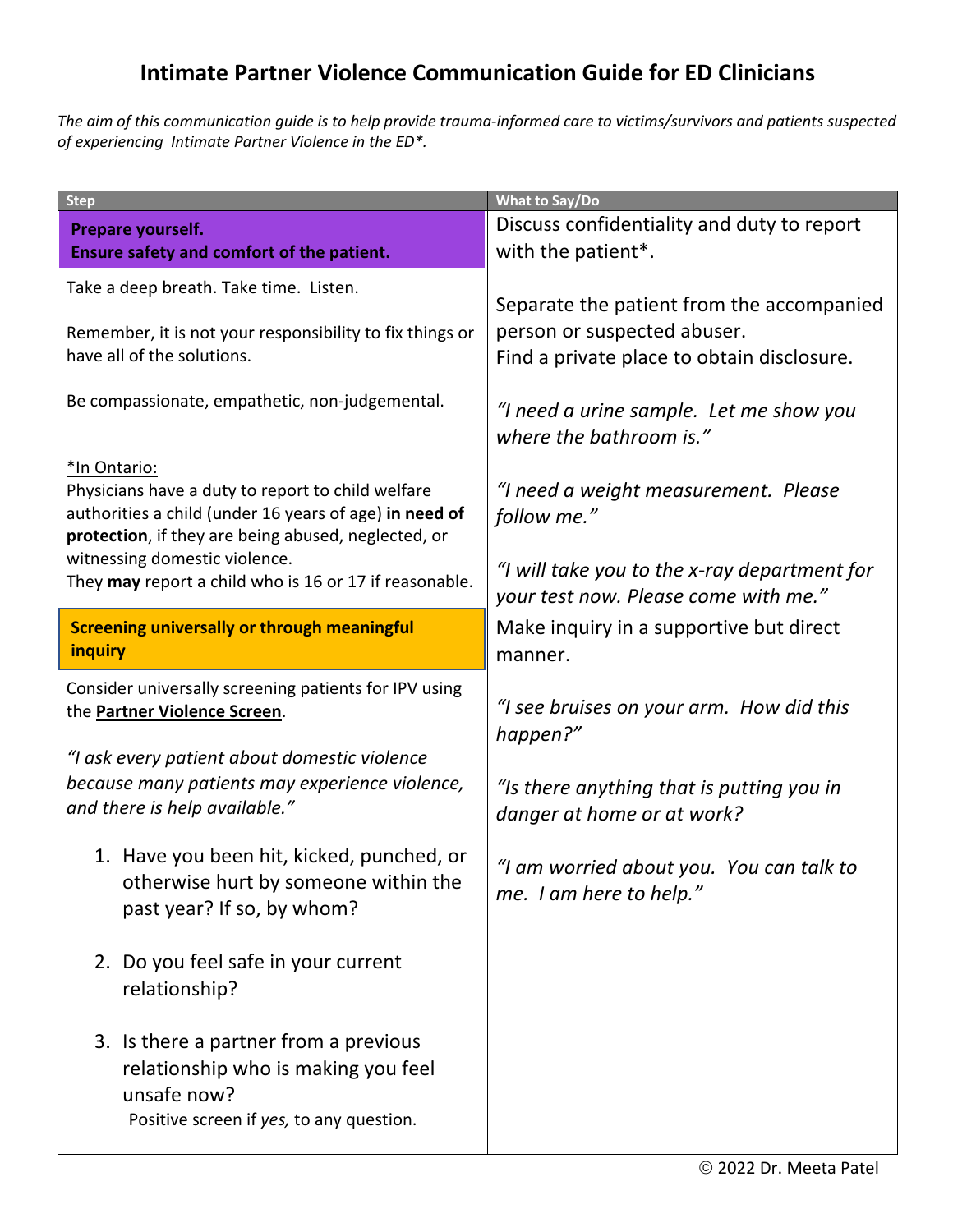| What to Say/Do                                                                                                                                                                                                                                                                                                                                                                                  |
|-------------------------------------------------------------------------------------------------------------------------------------------------------------------------------------------------------------------------------------------------------------------------------------------------------------------------------------------------------------------------------------------------|
|                                                                                                                                                                                                                                                                                                                                                                                                 |
| "I'm sorry this has happened to you. This<br>must have been incredibly difficult."                                                                                                                                                                                                                                                                                                              |
| "I know this must be very hard to talk about.<br>Thank you for sharing with me."<br>"You have a right to be safe and respected."<br>"You deserve to live a life free of violence."<br>"Abuse is never ok."<br>"Do you know your options and what you<br>would like to do next?<br>"How can I best support you at this time?"                                                                    |
|                                                                                                                                                                                                                                                                                                                                                                                                 |
| Use "patient states", or "patient reports"<br>(do not use claims, or alleges)                                                                                                                                                                                                                                                                                                                   |
| Always describe patient's demeanour:<br>i.e., tearful, shaking, crying, angry, agitated, calm,<br>or indifferent.<br>Document using body diagrams or describe<br>the injuries in detail.<br>Recommend to the patient that they should<br>take photos of their injuries and to keep a<br>written record of the abuse and subsequent<br>assaults if they decide to go to police in the<br>future. |
|                                                                                                                                                                                                                                                                                                                                                                                                 |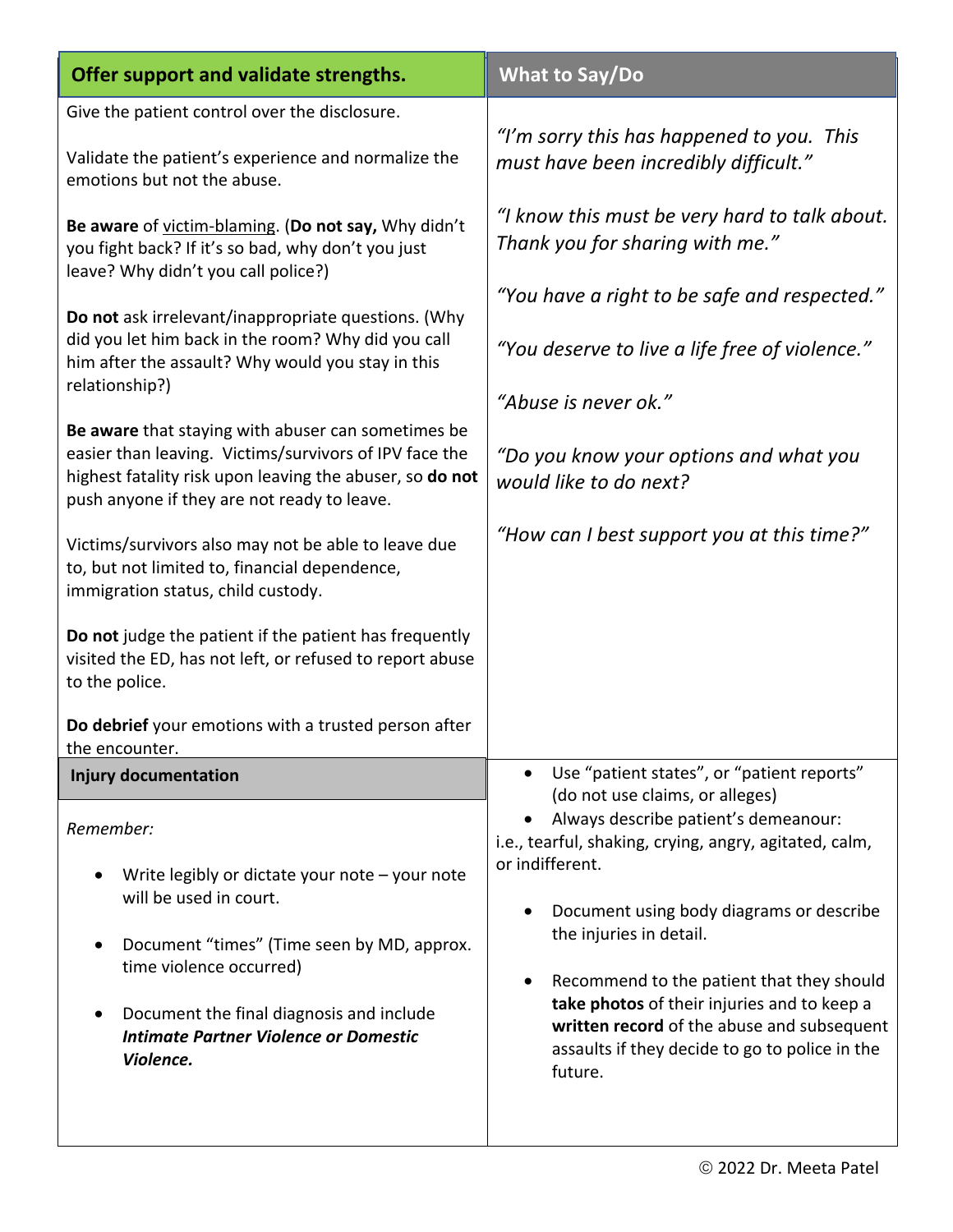| <b>Assess patient safety and mandatory reporting</b><br>indications                                                                                                                                                                                                                                                                                                                       | What to Say/Do                                                  |
|-------------------------------------------------------------------------------------------------------------------------------------------------------------------------------------------------------------------------------------------------------------------------------------------------------------------------------------------------------------------------------------------|-----------------------------------------------------------------|
| <b>Identify risk markers:</b><br>Increasing severity and frequency of<br>violence<br>Weapons used or available<br>Threats to kill<br>Forced or threatened sexual acts<br>Life transition (pregnancy, separation,<br>divorce)<br>History of violence<br>History of suicide attempts<br>٠                                                                                                   | "Do you feel safe?"                                             |
|                                                                                                                                                                                                                                                                                                                                                                                           | "Are your children safe?"                                       |
|                                                                                                                                                                                                                                                                                                                                                                                           | "Are you worried about your children's<br>safety or well-being? |
|                                                                                                                                                                                                                                                                                                                                                                                           | "I'm afraid for your safety."                                   |
|                                                                                                                                                                                                                                                                                                                                                                                           | "I'm afraid for the safety of your children."                   |
| Criminal Justice System in Canada<br>Mandatory charging policies which<br>requires police to make an arrest if they<br>believe on reasonable and probable<br>grounds that violence occurred.<br>Victim does not lay charges and cannot<br>$\bullet$<br>withdraw charges. Only the police can.<br>Victim may be able to bring charges if they<br>$\bullet$<br>choose if the police do not. | "There is help available for you and your<br>family."           |
|                                                                                                                                                                                                                                                                                                                                                                                           | "Would you like our team to call the police<br>on your behalf?" |
| <b>Mandatory Reporting</b>                                                                                                                                                                                                                                                                                                                                                                |                                                                 |
| Under the Child Youth and Family Services<br>Act (CYFSA), a 'child in need of protection' includes a<br>child who has suffered, or is at risk of suffering,<br>physical abuse, sexual abuse, emotional abuse, or<br>neglect.                                                                                                                                                              |                                                                 |
| The Duty to Report a reasonable suspicion<br>$\bullet$<br>that a child is or may be in need of protection<br>continues to apply in respect of children under<br>16<br>A person MAY make a report concerning a 16-<br>or 17-year-old.                                                                                                                                                      |                                                                 |
| Consider:                                                                                                                                                                                                                                                                                                                                                                                 |                                                                 |
| Calling CAS with the patient.                                                                                                                                                                                                                                                                                                                                                             |                                                                 |